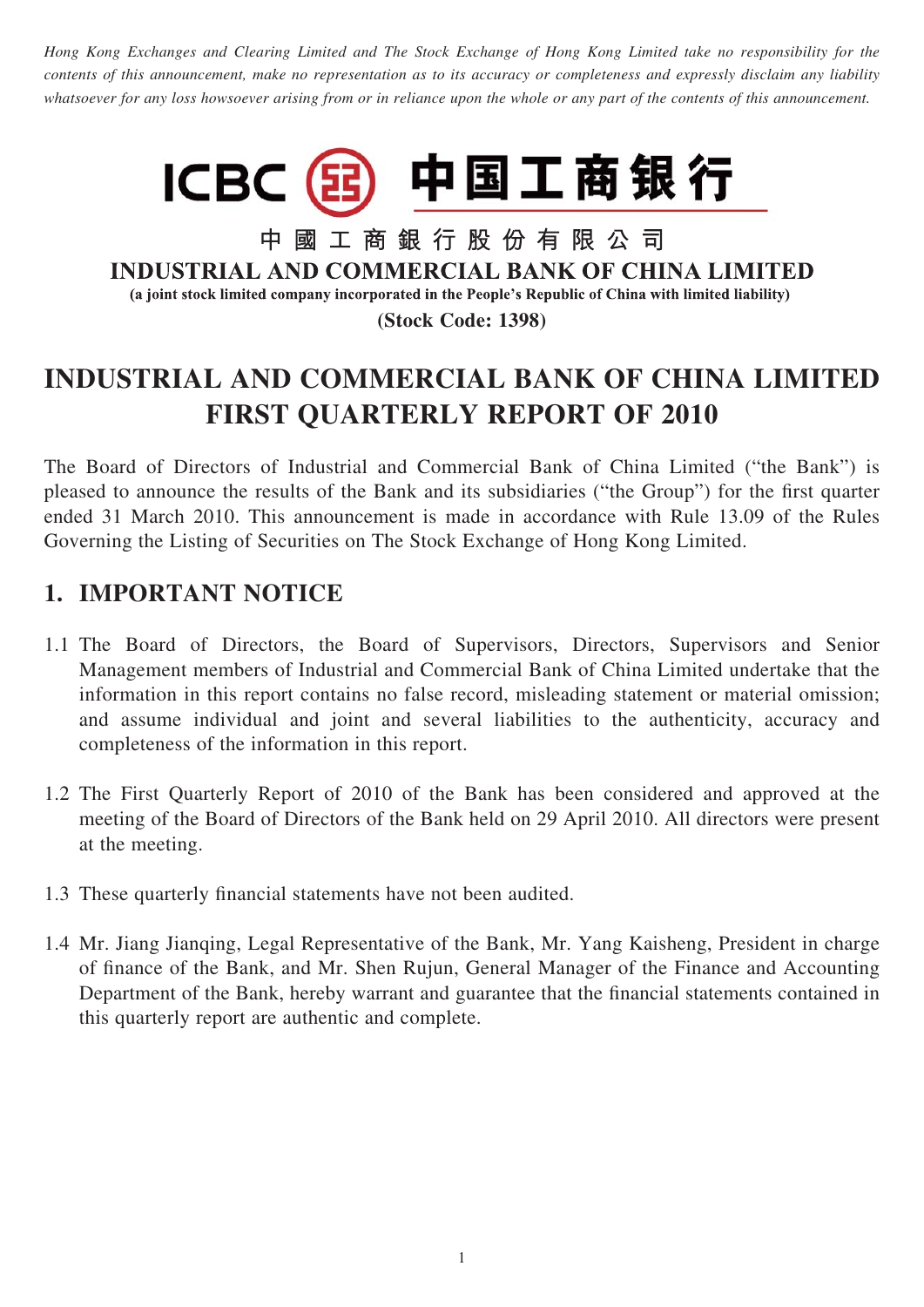## **2. CORPORATE INFORMATION**

#### **2.1 Basic information**

| A share:                                     |                                                                                                               |
|----------------------------------------------|---------------------------------------------------------------------------------------------------------------|
| Stock name                                   | 工商銀行                                                                                                          |
| Stock code                                   | 601398                                                                                                        |
| Stock exchange on which<br>shares are listed | Shanghai Stock Exchange                                                                                       |
| H share:                                     |                                                                                                               |
| Stock name                                   | <b>ICBC</b>                                                                                                   |
| Stock code                                   | 1398                                                                                                          |
| Stock exchange on which<br>shares are listed | The Stock Exchange of Hong Kong Limited                                                                       |
| Board Secretary, Company Secretary:          |                                                                                                               |
| Name                                         | Gu Shu                                                                                                        |
| Address                                      | No. 55 Fuxingmennei Avenue, Xicheng District,<br>Beijing, People's Republic of China<br>(Postal code: 100140) |
| Telephone                                    | 86-10-66108608                                                                                                |
| Facsimile                                    | 86-10-66106139                                                                                                |
| E-mail                                       | ir@icbc.com cn                                                                                                |

#### 2.2 Major accounting data and financial indicators

#### 2.2.1 Major accounting data and financial indicators prepared in accordance with International *Financial Reporting Standards ("IFRSs")*

*(In RMB millions, unless otherwise specified)* 

|                                               | 31 March<br>2010 | 31 December<br>2009 | Change $(\% )$ |
|-----------------------------------------------|------------------|---------------------|----------------|
| Total assets                                  | 12,553,385       | 11,785,053          | 6.52           |
| Total loans and advances to customers         | 6,062,793        | 5,728,626           | 5.83           |
| Allowance for impairment losses on loans      | 146,699          | 145,452             | 0.86           |
| Net investment in securities                  | 3,508,770        | 3,599,173           | (2.51)         |
| <b>Total liabilities</b>                      | 11,829,184       | 11,106,119          | 6.51           |
| Due to customers                              | 10,332,616       | 9,771,277           | 5.74           |
| Due to banks and other financial institutions | 1,167,614        | 1,001,634           | 16.57          |
| Equity attributable to equity holders of      |                  |                     |                |
| the parent company                            | 719,089          | 673,893             | 6.71           |
| Net assets per share (in RMB Yuan)            | 2.15             | 2.02                | 6.44           |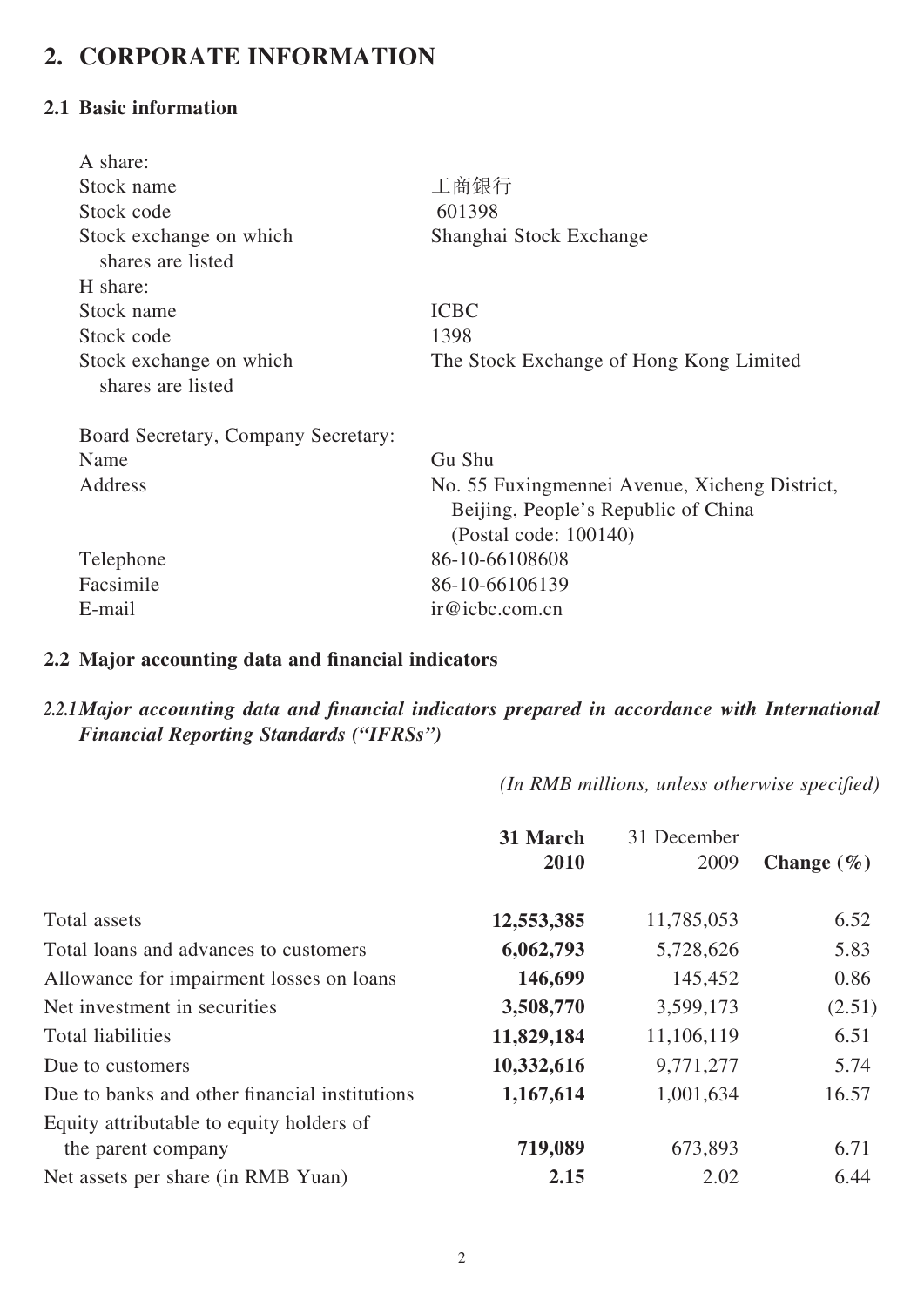|                                                                    | ended 31 March<br>2010 | <b>Change as</b><br>Three months compared to the<br>same period of<br>last year $(\% )$ |
|--------------------------------------------------------------------|------------------------|-----------------------------------------------------------------------------------------|
| Net cash flow from operating activities                            | 284,578                | N/A                                                                                     |
| Net cash flow per share from operating activities<br>(in RMB Yuan) | 0.85                   | N/A                                                                                     |

*(In RMB millions, unless otherwise specified)* 

|                                              | Three months<br>ended 31<br><b>March 2010</b> | <b>From the</b><br>beginning of<br>the year to<br>the reporting<br>period | <b>Change as</b><br>compared<br>to the same<br>period of<br>the end of last year $(\%$ ,<br>percentage<br>points) |
|----------------------------------------------|-----------------------------------------------|---------------------------------------------------------------------------|-------------------------------------------------------------------------------------------------------------------|
| Net profit                                   | 41,725                                        | 41,725                                                                    | 18.24                                                                                                             |
| Net profit attributable to equity holders of |                                               |                                                                           |                                                                                                                   |
| the parent company                           | 41,547                                        | 41,547                                                                    | 18.19                                                                                                             |
| Basic earnings per share (in RMB Yuan)       | 0.12                                          | 0.12                                                                      | 9.09                                                                                                              |
| Diluted earnings per share (in RMB Yuan)     | 0.12                                          | 0.12                                                                      | 9.09                                                                                                              |
| Return on weighted average equity $(\%)$     | 5.97                                          | 5.97                                                                      | An increase                                                                                                       |
|                                              |                                               |                                                                           | of $0.29$                                                                                                         |
|                                              |                                               |                                                                           | percentage                                                                                                        |
|                                              |                                               |                                                                           | points                                                                                                            |

#### 2.2.2 Differences in financial statements prepared under IFRSs and Generally Accepted *Accounting Principles of the People's Republic of China ("PRC GAAP")*

There is no difference in net profit attributable to equity holders of the parent company for the reporting period ended 31 March 2010 or equity attributable to equity holders of the parent company as at the end of the reporting period presented under PRC GAAP and IFRSs.

#### **2.3 Number of shareholders and particulars of shareholding of the top 10 shareholders not subject to restrictions on sales as at the end of the reporting period**

As at the end of the reporting period, the Bank had a total of 1,357,247 shareholders, including 163,166 holders of H shares and 1,194,081 holders of A shares.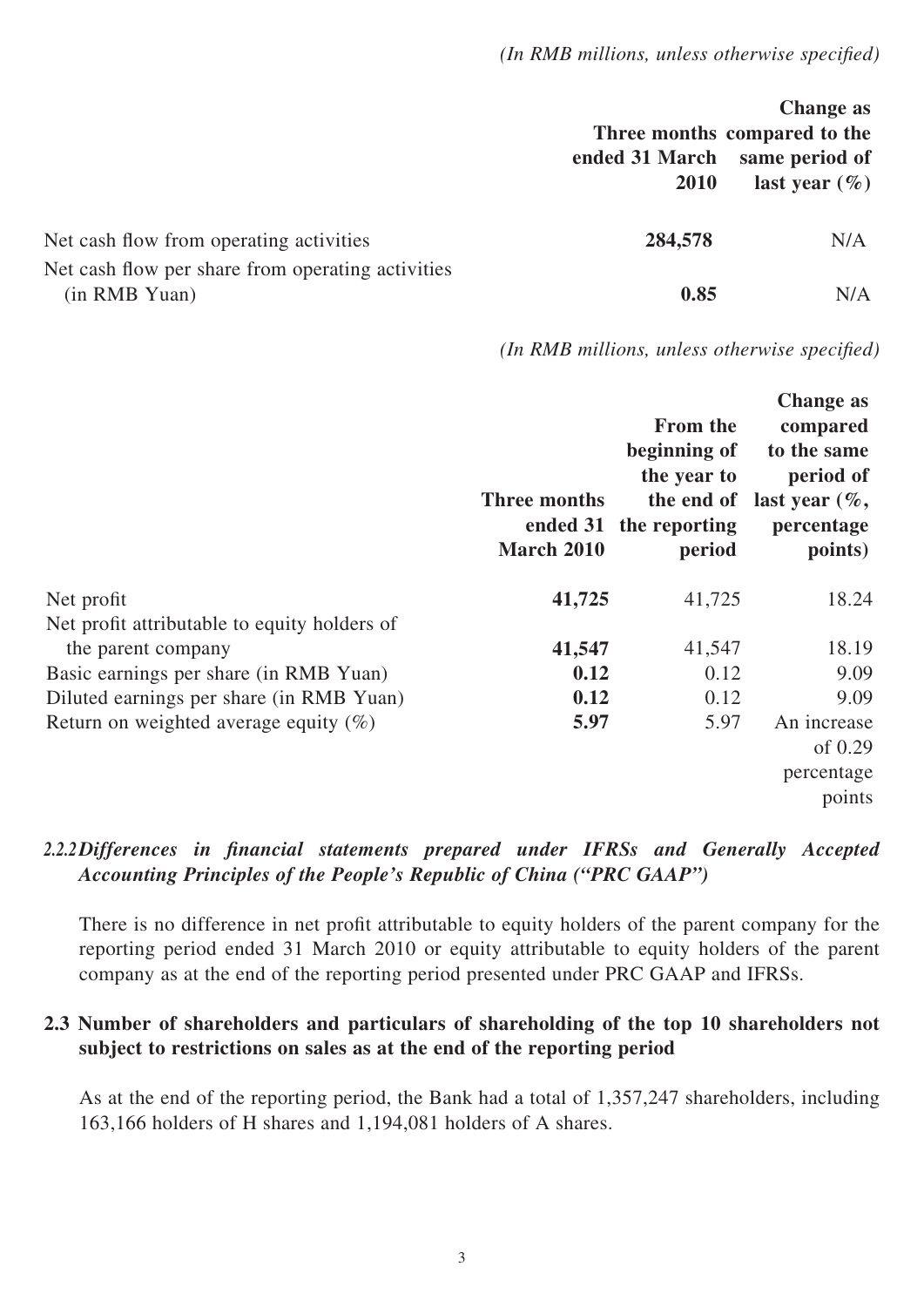#### **Particulars of shareholding of the top 10 shareholders of the Bank (particulars of shareholding of holders of H shares were based on the number of shares set out in the Bank's register of shareholders maintained at the H share registrar)**

*Unit: Share*

Total number of shareholders 1,357,247 (number of holders of A shares and H shares on the register of shareholders as at 31 March 2010)

Particulars of shareholding of the top 10 shareholders (the following data are based on the register of shareholders as at 31 March 2010)

| Name of shareholder                                                                                           | Nature of shareholder Type of shares |          | Shareholding<br>percentage $(\% )$ | <b>Total number of</b><br>shares held | Number of<br>shares subject to<br>restrictions on<br>sales | Number of<br>pledged or locked-<br>up shares |
|---------------------------------------------------------------------------------------------------------------|--------------------------------------|----------|------------------------------------|---------------------------------------|------------------------------------------------------------|----------------------------------------------|
| Central Huijin Investment Ltd.                                                                                | State-owned                          | A shares | 35.4                               | 118,316,816,139                       | $\Omega$                                                   | None                                         |
| Ministry of Finance of the<br>People's Republic of China                                                      | State-owned                          | A shares | 35.3                               | 118,006,174,032                       | $\Omega$                                                   | None                                         |
| <b>HKSCC Nominees Limited</b>                                                                                 | Foreign corporation                  | H shares | 20.5                               | 68, 577, 667, 687                     | $\Omega$                                                   | Unknown                                      |
| The Goldman Sachs Group, Inc.                                                                                 | Foreign corporation                  | H shares | 3.9                                | 13,180,811,324                        | 13,180,811,324                                             | None                                         |
| American Express Company                                                                                      | Foreign corporation                  | H shares | 0.2                                | 638,061,117                           | $\Omega$                                                   | None                                         |
| China Huarong Asset Management<br>Corporation                                                                 | Other domestic entities              | A shares | 0.1                                | 480,769,000                           | $\Omega$                                                   | None                                         |
| China Life Insurance Company<br>Limited — Traditional<br>— Ordinary insurance products<br>$-005L - CTO01$ Hu  | Other domestic entities              | A shares | 0.1                                | 404,323,429                           | $\theta$                                                   | None                                         |
| China Life Insurance Company<br>Limited — Dividend<br>distribution — Personal<br>$dividend - 005L - FH002 Hu$ | Other domestic entities              | A shares | 0.1                                | 305,830,817                           | $\Omega$                                                   | None                                         |
| Fortune SGAM Selected Sectors<br>Fund                                                                         | Other domestic entities              | A shares | 0.1                                | 252,080,472                           | $\Omega$                                                   | None                                         |
| E-Fund 50 Index Securities<br><b>Investment Fund</b>                                                          | Other domestic entities              | A shares | 0.1                                | 246,918,659                           | $\theta$                                                   | None                                         |

- *Notes:* (1) The number of shares held by HKSCC Nominees Limited represents the total number of H shares held by it as nominee of all the institutional and individual investors opening an account with and registering in HKSCC Nominees Limited as at 31 March 2010, including H shares of the Bank held by National Council for Social Security Fund.
	- (2) The shares of the Bank subject to restrictions on sales held by The Goldman Sachs Group, Inc. became tradable on 28 April 2010.
	- (3) The Bank is not aware of any connections between the above shareholders or whether they are parties acting in concert.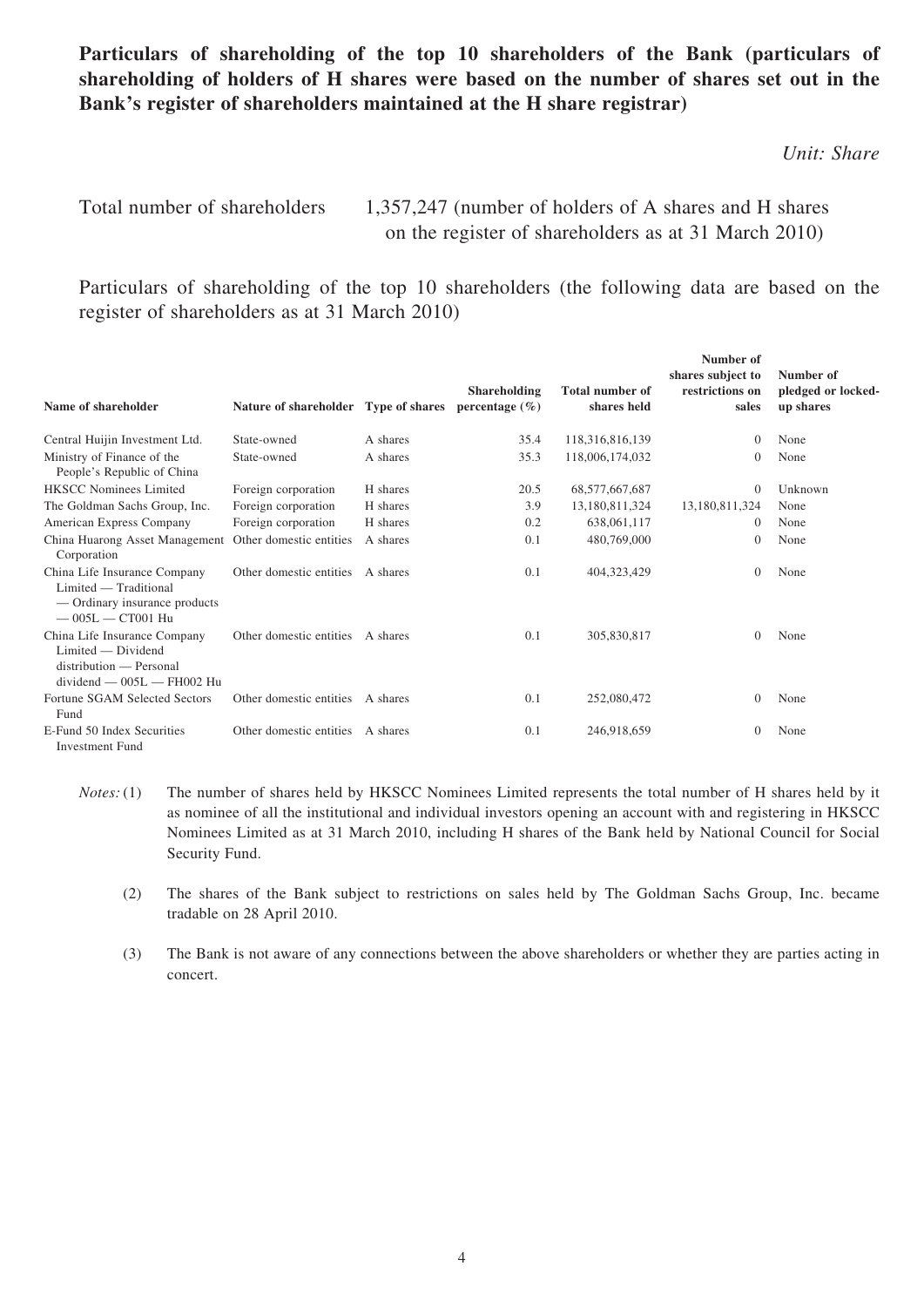**Particulars of shareholding of the top 10 shareholders not subject to restrictions on sales (the following data are based on the register of shareholders as at 31 March 2010)**

*Unit: Share*

|                                                                                                             | Number of shares not<br>subject to restrictions |                       |
|-------------------------------------------------------------------------------------------------------------|-------------------------------------------------|-----------------------|
| Name of shareholder                                                                                         | on sales                                        | <b>Type of shares</b> |
| Central Huijin Investment Ltd.                                                                              | 118,316,816,139                                 | A shares              |
| Ministry of Finance of the People's Republic<br>of China                                                    | 118,006,174,032                                 | A shares              |
| <b>HKSCC Nominees Limited</b>                                                                               | 68, 577, 667, 687                               | H shares              |
| <b>American Express Company</b>                                                                             | 638,061,117                                     | H shares              |
| China Huarong Asset Management Corporation                                                                  | 480,769,000                                     | A shares              |
| China Life Insurance Company Limited<br>— Traditional — Ordinary insurance products<br>$-005L - C T 001$ Hu | 404,323,429                                     | A shares              |
| China Life Insurance Company Limited<br>- Dividend distribution - Personal dividend<br>$-005L - FH002 Hu$   | 305,830,817                                     | A shares              |
| Fortune SGAM Selected Sectors Fund                                                                          | 252,080,472                                     | A shares              |
| E-Fund 50 Index Securities Investment Fund                                                                  | 246,918,659                                     | A shares              |
| China AMC Return Fund                                                                                       | 225,270,284                                     | A shares              |

*Note:* The Bank is not aware of any connections between the above shareholders or whether they are parties acting in concert.

## **3. BRIEF ANALYSIS ON OVERALL OPERATING ACTIVITIES IN THE FIRST QUARTER**

(The financial data herein are presented in RMB unless otherwise indicated.)

Set out below are the highlights of the operating results of the Group for the reporting period:

Net profit amounted to RMB41,725 million, representing an increase of 18.24% over the same period of last year. Net interest income was RMB68,401 million, representing an increase of 18.45% over the same period of last year, principally due to the increase in interest-generating assets. Net fee and commission income was RMB18,256 million, representing an increase of 34.75% over the same period of last year. Net profit attributable to equity holders of the parent company was RMB41,547 million, representing an increase of 18.19% over the same period of last year. Cost-to-income ratio was 28.07%.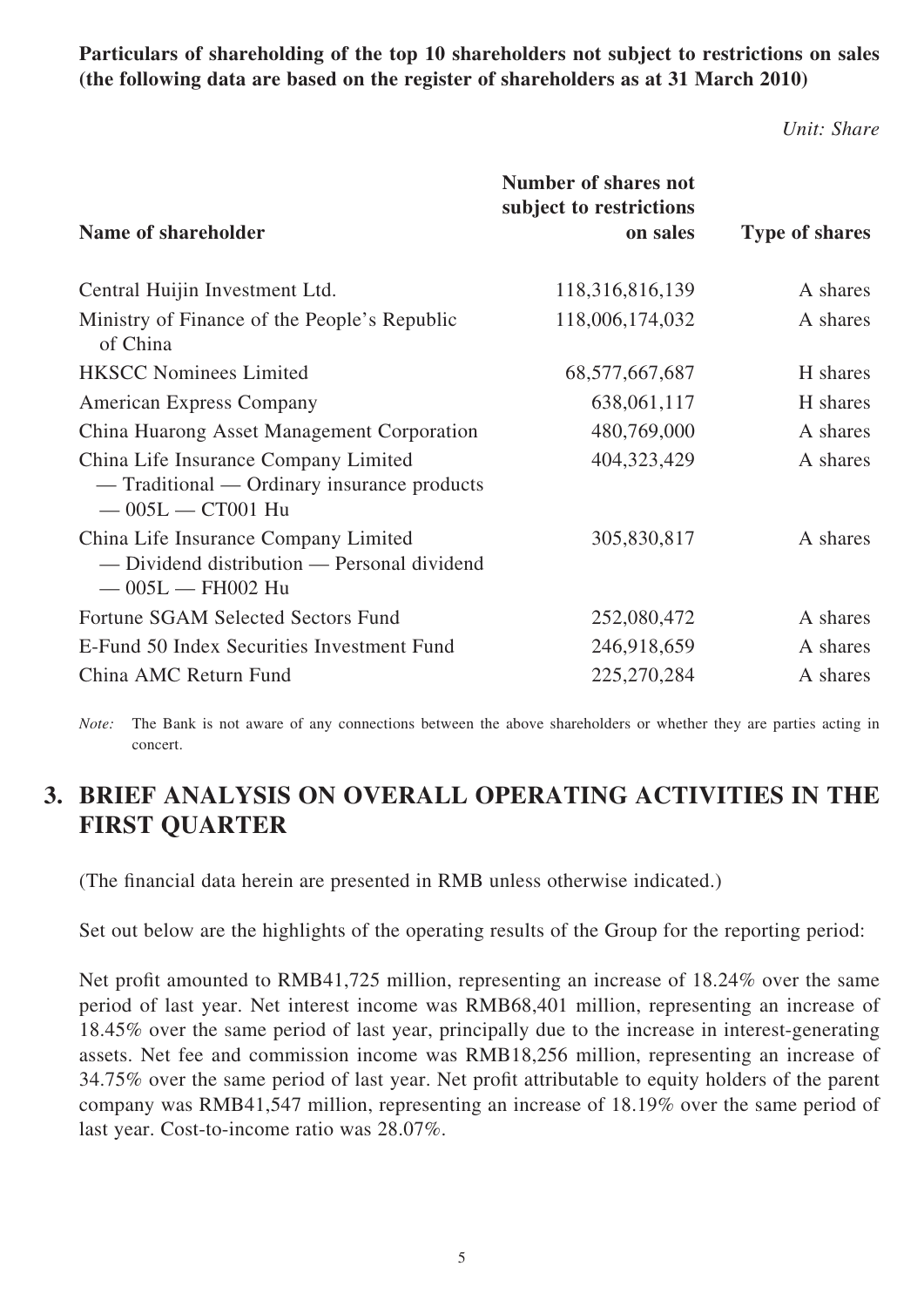As at the end of the reporting period, total assets amounted to RMB12,553,385 million, representing an increase of RMB768,332 million or 6.52% as compared to the end of the previous year. Total loans and advances to customers amounted to RMB6,062,793 million, representing an increase of RMB334,167 million or 5.83% from the end of the previous year. In terms of the structure of balance, corporate loans amounted to RMB4,245,331 million, personal loans amounted to RMB1,338,361 million, discounted bills amounted to RMB205,057 million, and overseas loans and others amounted to RMB274,044 million. Loan-to-deposit ratio was 59.36%.

Total liabilities amounted to RMB11,829,184 million, representing an increase of RMB723,065 million or 6.51% as compared to the end of the previous year. Due to customers was RMB10,332,616 million, representing an increase of RMB561,339 million or 5.74% from the end of the previous year. In terms of the structure of balance, time deposits amounted to RMB4,985,116 million, demand deposits amounted to RMB5,225,493 million and others amounted to RMB122,007 million.

Shareholders' equity was RMB724,201 million, representing an increase of RMB45,267 million or 6.67% as compared to the end of the previous year.

According to the five-tier classification of loans, the balance of non-performing loans (NPLs) amounted to RMB81,609 million, representing a decrease of RMB6,858 million as compared to the end of the previous year. The NPL ratio was 1.35%, representing a decrease of 0.19 percentage point as compared to the end of the previous year. The ratio of allowance to NPL was 179.76%, representing an increase of 15.35 percentage points as compared to the end of the previous year.

The core capital adequacy ratio was 9.58% and the capital adequacy ratio was 11.98%, both meeting regulatory requirements.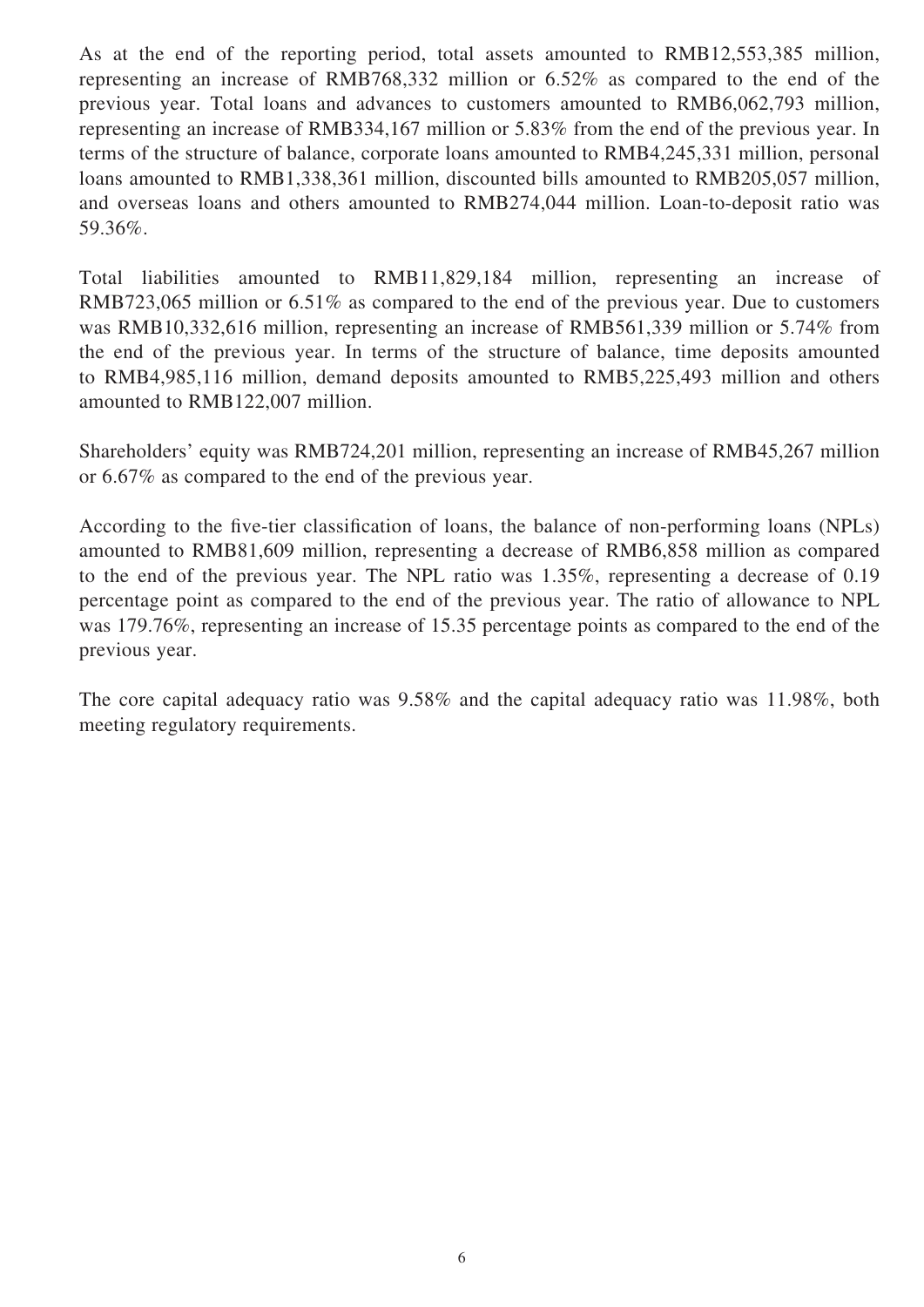## **4. SIGNIFICANT EVENTS**

### 4.1 Significant changes in major financial statements items and financial indicators and the **reasons thereof**

#### $\blacktriangledown$  Applicable  $\Box$  Not Applicable

 *In RMB millions, except for percentages*

| <b>Item</b>                                        |         | <b>31 March 2010</b> 31 December 2009 | Increase/<br>Decrease $(\% )$ | Main reasons for change                                                                                                   |
|----------------------------------------------------|---------|---------------------------------------|-------------------------------|---------------------------------------------------------------------------------------------------------------------------|
| Due from banks and other<br>financial institutions | 372,457 | 235,301                               | 58.29                         | For the purpose of improving<br>yields and optimizing the<br>use of funds, the Bank<br>increased amount due<br>from banks |
| Financial assets held for trading                  | 10,459  | 18,976                                | (44.88)                       | Investments in bonds held<br>for trading decreased                                                                        |
| Repurchase agreements                              | 617     | 36,060                                | (98.29)                       | Repurchase agreements of<br>bonds decreased                                                                               |
| Certificates of deposit and notes<br>payable       | 2,007   | 1,472                                 | 36.35                         | Certificates of deposit<br>and notes payable issued<br>by overseas institutions<br>increased                              |
| Deferred income tax liabilities                    | 236     | 178                                   | 32.58                         | Deferred income tax<br>liabilities of subsidiaries<br>increased                                                           |
| Retained profits                                   | 160,284 | 118,760                               | 34.96                         | Profit for the period<br>increased                                                                                        |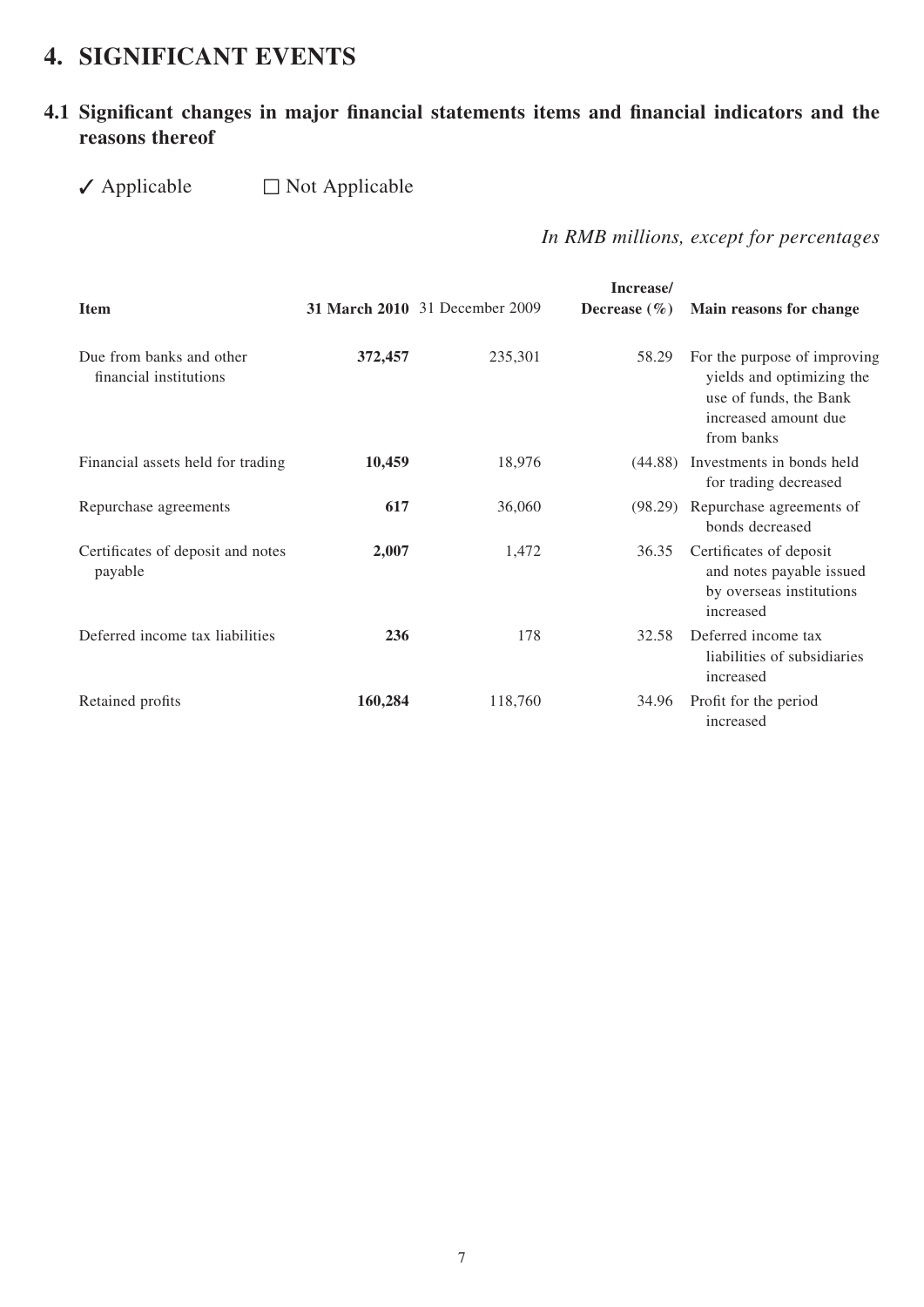#### *In RMB millions, except for percentages*

| <b>Item</b>                                                                                        | <b>Three months</b><br>ended 31 March<br>2010 | Three months<br>ended 31 March<br>2009 | Increase/<br>Decrease $(\% )$ | Main reasons for change                                                                                                                 |
|----------------------------------------------------------------------------------------------------|-----------------------------------------------|----------------------------------------|-------------------------------|-----------------------------------------------------------------------------------------------------------------------------------------|
| Net fee and commission income                                                                      | 18,256                                        | 13,548                                 | 34.75                         | The volume of cash<br>management, asset<br>management, investment<br>banking, agency insurance<br>and bank card businesses<br>increased |
| Net trading income                                                                                 | 31                                            | 259                                    |                               | (88.03) Gains on investment in<br>trading bonds decreased<br>and losses on hedging<br>derivatives increased                             |
| Net loss on financial assets and<br>liabilities designated at fair<br>value through profit or loss | (58)                                          | (27)                                   | 114.81                        | Interest expense of structured<br>deposits designated at fair<br>value increased                                                        |
| Net gain on financial<br>investments                                                               | 48                                            | 271                                    |                               | (82.29) Gains on disposal of bonds<br>investment decreased                                                                              |
| Other operating income, net                                                                        | 275                                           | 831                                    |                               | (66.91) Income from exchange<br>rate and foreign exchange<br>products decreased                                                         |
| Share of profits and losses<br>of associates and a jointly-<br>controlled entity                   | 601                                           | 405                                    | 48.40                         | Income from investment<br>in Standard Bank Group<br>Limited increased under<br>equity accounting method                                 |
| Net profit attributable to<br>non-controlling interests                                            | 178                                           | 136                                    | 30.88                         | Profit for the period of<br>non-wholly owned<br>subsidiaries increased                                                                  |

#### **4.2 Progress of significant events and analysis on their effects and solutions**

 $\sqrt{\phantom{a}}$  Applicable  $\Box$  Not Applicable

#### *4.2.1Acquisition of shares in The Bank of East Asia (Canada) and sale of shares in ICEA*

On 4 June 2009, the Bank and The Bank of East Asia ("BEA") entered into two agreements for the acquisition of 70% of total shares in The Bank of East Asia (Canada) and the sale of all the shares held by the Bank in Industrial and Commercial East Asia Finance Holdings Limited ("ICEA") (accounting for 75% of total issued share capital of ICEA), respectively. Such transactions were completed on 28 January 2010.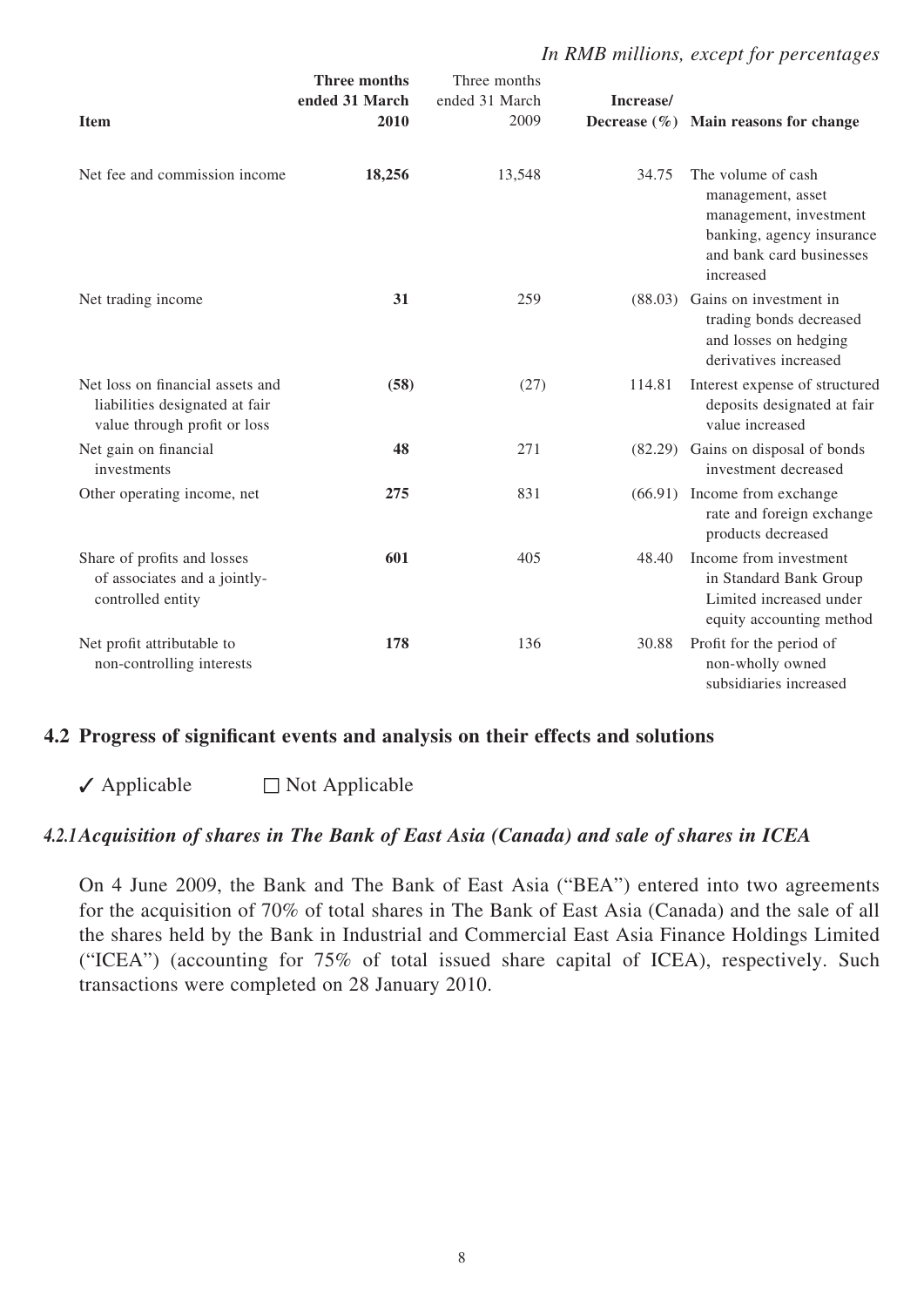#### *4.2.2Acquisition of Shares of ACL BANK Public Company Limited in Thailand*

At the Second Extraordinary General Meeting for the Year 2009 held on 27 November 2009, the implementation of the voluntary tender offer in respect of ACL BANK Public Company Limited in Thailand ("ACL") and the possible delisting tender offer were approved. After obtaining all regulatory approvals necessary for the voluntary tender offer, the Bank had made the voluntary tender offer and completed delivery of shares and paid proceeds on 21 April 2010. As a result, the Bank acquired 1,546,286,553 ordinary shares and 282,048 preference shares of ACL (collectively representing about 97.24% of total issued shares of ACL). According to applicable provisions of the voluntary tender offer documents, the Bank will have ACL delisted upon obtaining relevant approvals, with the specific time and method to be determined based on market conditions and other factors.

#### *4.2.3Matters relating to Fund Raising*

On 25 March 2010, the Board of Directors of the Bank considered and approved the proposals relating to the Bank's fund raising activities and will submit the relevant resolutions for shareholders' consideration at the Annual General Meeting to be held on 18 May 2010.

#### **4.3 Fulfillment of commitments made by the Bank, its shareholders and de facto controllers**

 $\sqrt{\phantom{a}}$  Applicable  $\Box$  Not Applicable

As at 31 March 2010, all of the commitments made by the shareholders were properly fulfilled. During the reporting period, the shareholders holding 5% shares or above did not make any new commitments. The commitment of The Goldman Sachs Group, Inc. to a new lock-up was the same as the one disclosed in the 2009 Annual Report.

#### **4.4 Implementation of cash dividend policy during the reporting period**

 $\Box$  Applicable  $\Box$  Not Applicable

4.5 Warnings and explanations on estimated loss or significant changes (as compared to the same period of last year) in net accumulated profit from the beginning of the year to the **end of the next reporting period** 

 $\Box$  Applicable  $\checkmark$  Not Applicable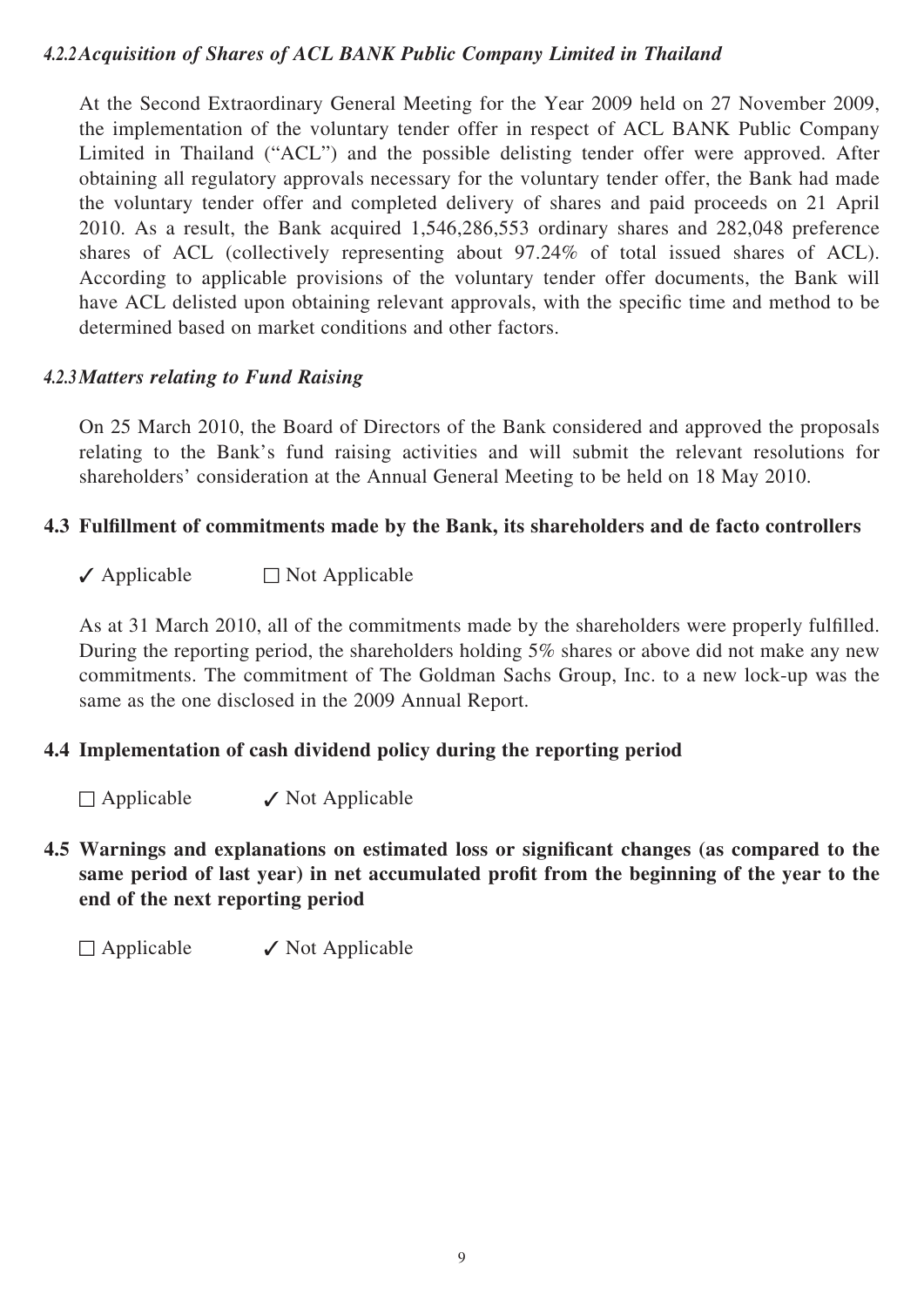## **5. APPENDIX: FINANCIAL STATEMENTS PREPARED IN ACCORDANCE WITH IFRSs**

#### **5.1** The financial statements prepared in accordance with IFRSs are attached as an appendix **to this announcement.**

#### **5.2 Changes in the scope of consolidated statements**

During the reporting period, the Bank completed the sale of shares in ICEA and the acquisition of shares in The Bank of East Asia (Canada). As a result, the scope of consolidated statements is adjusted accordingly.

### **6. RELEASE OF RESULTS ANNOUNCEMENT**

The announcement will be published simultaneously on the "HKExnews" website of The Stock Exchange of Hong Kong Limited (www.hkexnews.hk) and the website of the Bank (www.icbc.com.cn, www.icbc-ltd.com). The first quarterly report prepared in accordance with PRC GAAP will also be published simultaneously on the website of Shanghai Stock Exchange (www.sse.com.cn) and the website of the Bank (www.icbc.com.cn, www.icbc-ltd.com).

This report is prepared in both Chinese and English. In case of any discrepancy between the two versions, the Chinese version shall prevail.

#### **The Board of Directors of Industrial and Commercial Bank of China Limited**

#### 29 April 2010

*As at the date of this announcement, the Board of Directors comprises Mr. Jiang Jianqing, Mr. Yang Kaisheng, Mr. Zhang Furong and Ms. Wang Lili as executive directors, Mr. Huan Huiwu, Mr. Gao Jianhong, Ms. Li Chunxiang, Mr. Li Jun, Mr. Li Xiwen and Mr. Wei Fusheng as non-executive directors, and Mr. Leung Kam Chung, Antony, Mr. Qian Yingyi, Mr. Xu Shanda, Mr. Wong Kwong Shing, Frank, Sir Malcolm Christopher McCarthy and Mr. Kenneth Patrick Chung as independent nonexecutive directors.*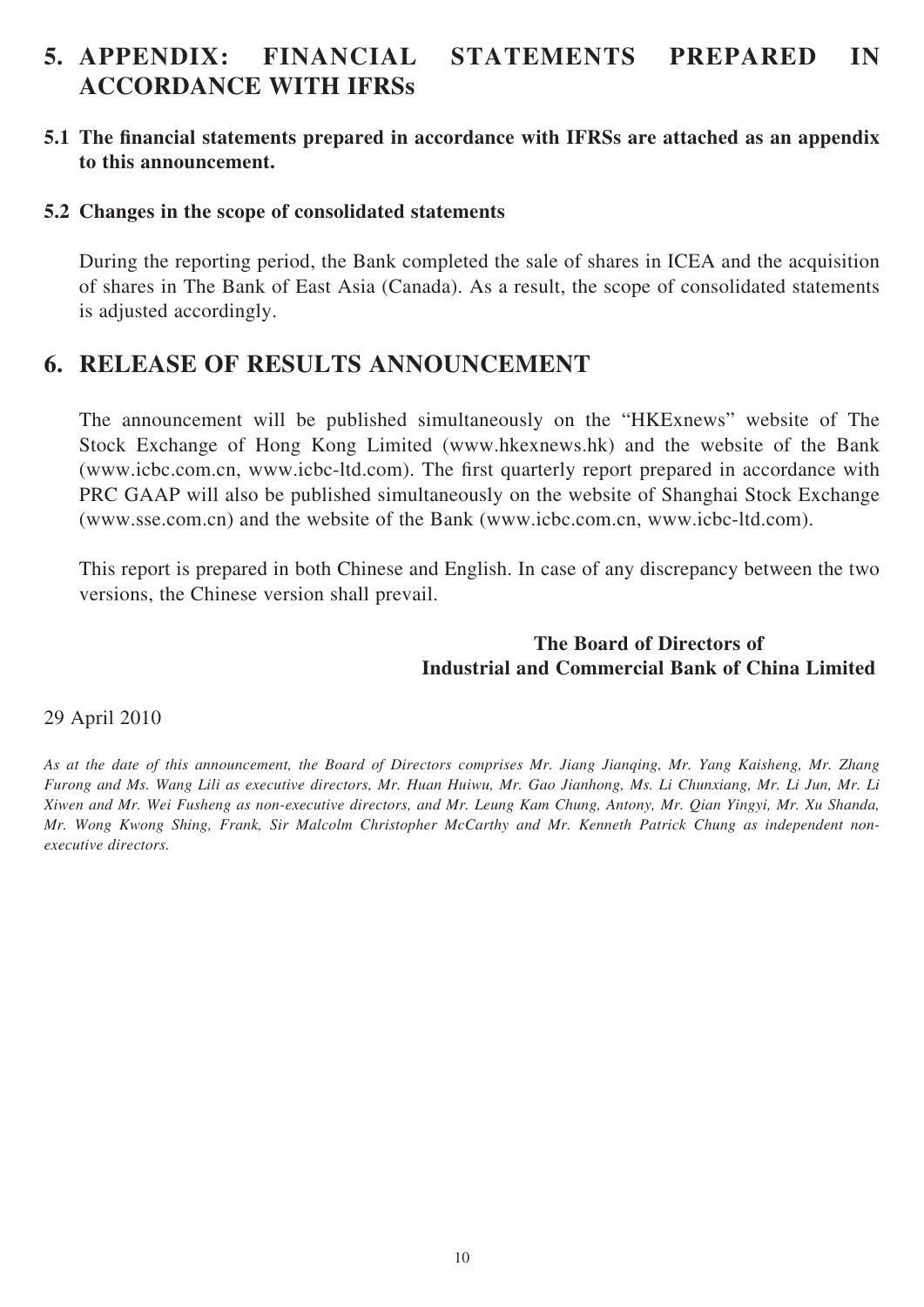## **Industrial and Commercial Bank of China Limited Consolidated Income Statement — Prepared in accordance with IFRSs**

*For the three months ended 31 March 2010 (In RMB millions, unless otherwise stated)* 

|                                                                               | <b>Three months</b> | Three months   |
|-------------------------------------------------------------------------------|---------------------|----------------|
|                                                                               | ended 31 March      | ended 31 March |
|                                                                               | 2010                | 2009           |
|                                                                               | (unaudited)         | (unaudited)    |
| Interest income                                                               | 106,036             | 100,066        |
| Interest expense                                                              | (37, 635)           | (42,318)       |
| NET INTEREST INCOME                                                           | 68,401              | 57,748         |
| Fee and commission income                                                     | 19,281              | 14,239         |
| Fee and commission expense                                                    | (1,025)             | (691)          |
| <b>NET FEE AND COMMISSION INCOME</b>                                          | 18,256              | 13,548         |
| Net trading income<br>Net loss on financial assets and liabilities designated | 31                  | 259            |
| at fair value through profit or loss                                          | (58)                | (27)           |
| Net gain on financial investments                                             | 48                  | 271            |
| Other operating income, net                                                   | 275                 | 831            |
| <b>OPERATING INCOME</b>                                                       | 86,953              | 72,630         |
| Operating expenses                                                            | (29, 523)           | (23,208)       |
| Impairment losses on:                                                         |                     |                |
| Loans and advances to customers                                               | (3,973)             | (3,925)        |
| Others                                                                        | 57                  | (278)          |
| <b>OPERATING PROFIT</b>                                                       | 53,514              | 45,219         |
| Share of profits and losses of associates and                                 |                     |                |
| a jointly-controlled entity                                                   | 601                 | 405            |
| <b>PROFIT BEFORE TAX</b>                                                      | 54,115              | 45,624         |
| Income tax expense                                                            | (12,390)            | (10, 335)      |
| <b>PROFIT FOR THE PERIOD</b>                                                  | 41,725              | 35,289         |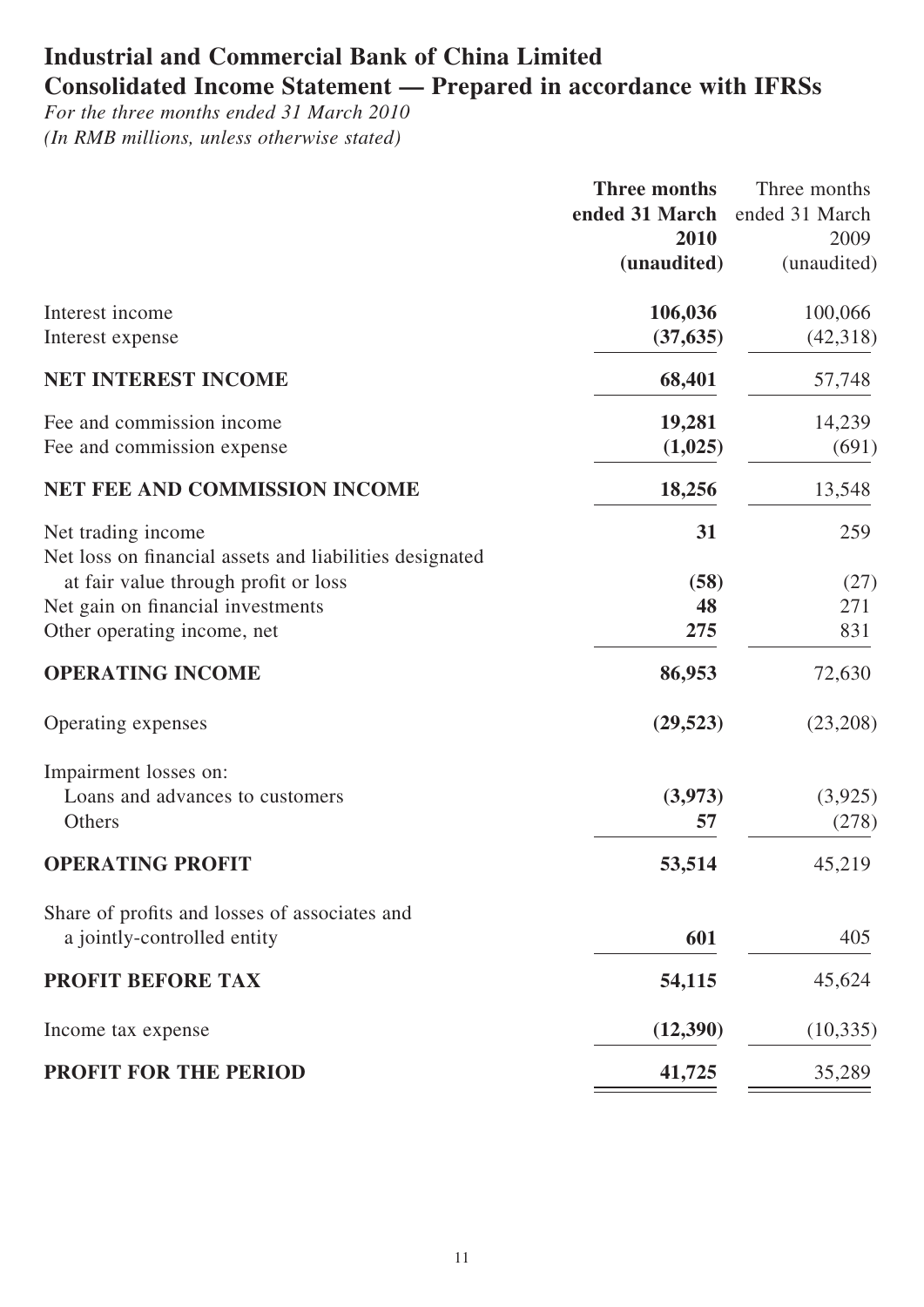|                                                                                          | Three months                  | Three months |
|------------------------------------------------------------------------------------------|-------------------------------|--------------|
|                                                                                          | ended 31 March ended 31 March |              |
|                                                                                          | 2010                          | 2009         |
|                                                                                          | (unaudited)                   | (unaudited)  |
| Attributable to:                                                                         |                               |              |
| Equity holders of the parent company                                                     | 41,547                        | 35,153       |
| Non-controlling interests                                                                | 178                           | 136          |
|                                                                                          | 41,725                        | 35,289       |
| <b>EARNINGS PER SHARE ATTRIBUTABLE TO EQUITY</b><br><b>HOLDERS OF THE PARENT COMPANY</b> |                               |              |
| Basic and diluted (in RMB Yuan)                                                          | 0.12                          | 0.11         |
|                                                                                          |                               |              |

**Jiang Jianqing Manushing Shen Rujun**<br>Chairman Vice Chairman, President General Manager of the *Ceneral Manager of the Finance and Accounting Department*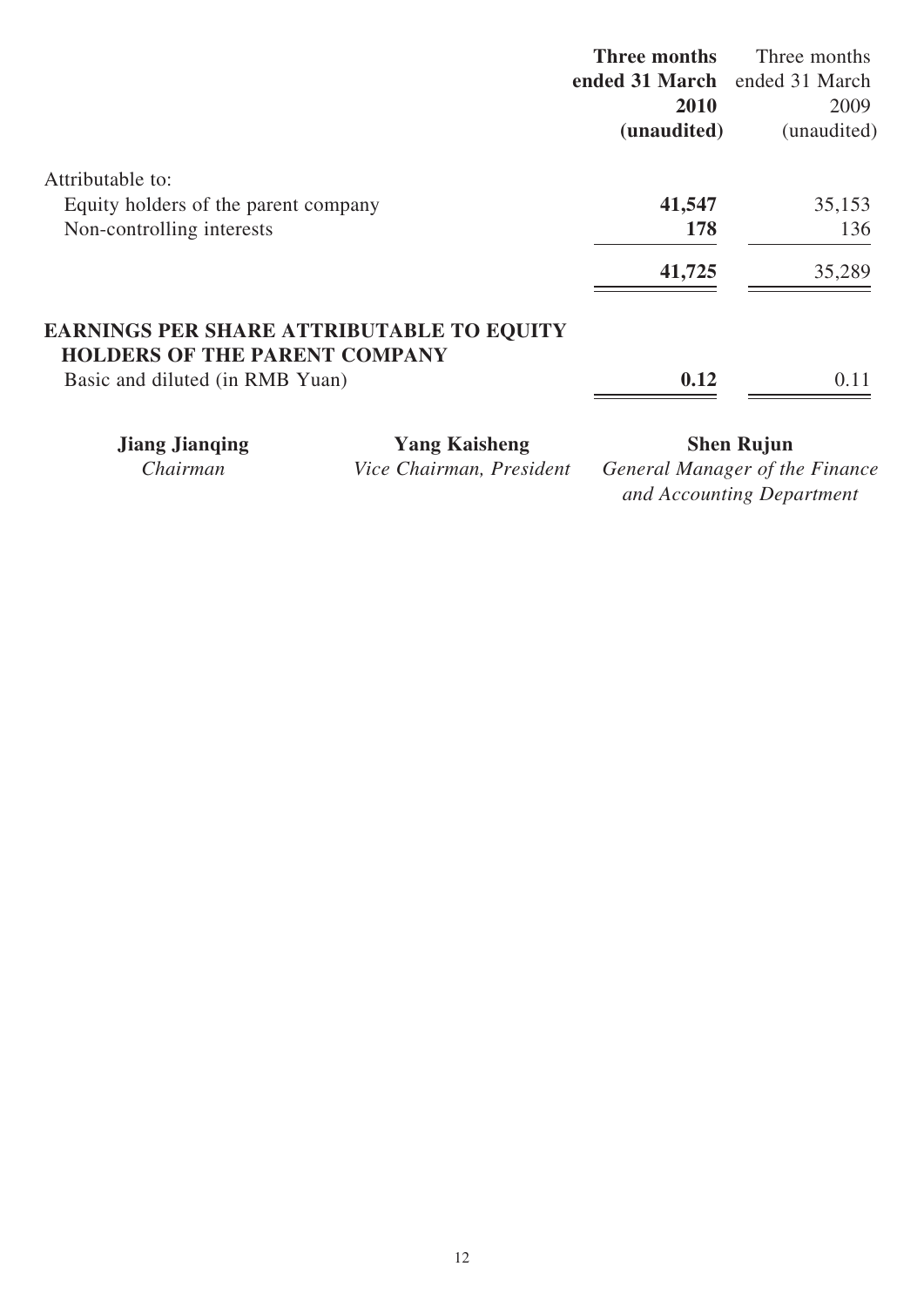## **Industrial and Commercial Bank of China Limited Consolidated Statement of Comprehensive Income — Prepared in accordance with IFRSs**

*For the three months ended 31 March 2010 (In RMB millions, unless otherwise stated)* 

|                                                                                                                                          | <b>Three months</b><br>ended 31 March<br>2010<br>(unaudited) | Three months<br>ended 31 March<br>2009<br>(unaudited) |
|------------------------------------------------------------------------------------------------------------------------------------------|--------------------------------------------------------------|-------------------------------------------------------|
| Profit for the period                                                                                                                    | 41,725                                                       | 35,289                                                |
| Other comprehensive income (after-tax, net):<br>Changes in fair value of available-for-sale financial<br>investments<br>Cash flow hedges | 3,836<br>(11)                                                | (734)                                                 |
| Share of change in other owners' equity of associates and<br>a jointly-controlled entity<br>Foreign currency translation differences     | (372)<br>243                                                 | (514)<br>(537)                                        |
| Subtotal of other comprehensive income for the period                                                                                    | 3,696                                                        | (1,785)                                               |
| Total comprehensive income for the period                                                                                                | 45,421                                                       | 33,504                                                |
| Total comprehensive income attributable to:<br>Equity holders of the parent company<br>Non-controlling interests                         | 45,196<br>225                                                | 33,369<br>135                                         |

**Jiang Jianqing Mang Kaisheng Shen Rujun**<br>Chairman Vice Chairman, President General Manager of the

*Vice Chairman, President General Manager of the Finance and Accounting Department*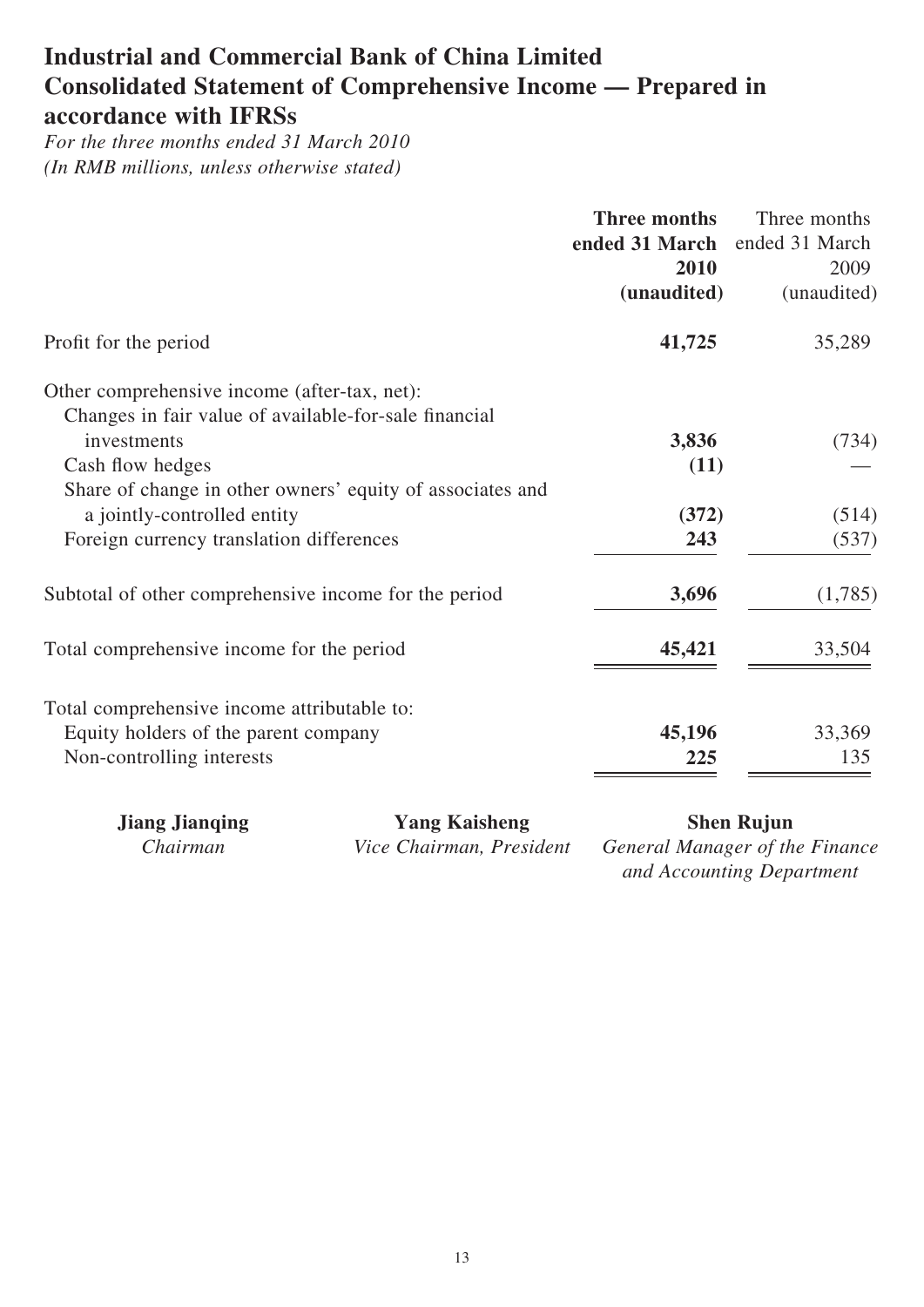## **Industrial and Commercial Bank of China Limited Consolidated Statement of Financial Position — Prepared in accordance with IFRSs**

*As at 31 March 2010 (In RMB millions, unless otherwise stated)*

|                                                                  | 31 March    | 31 December |
|------------------------------------------------------------------|-------------|-------------|
|                                                                  | 2010        | 2009        |
|                                                                  | (unaudited) | (audited)   |
| <b>ASSETS</b>                                                    |             |             |
| Cash and balances with central banks                             | 2,017,335   | 1,693,048   |
| Due from banks and other financial institutions                  | 372,457     | 235,301     |
| Financial assets held for trading                                | 10,459      | 18,976      |
| Financial assets designated at fair value through profit or loss | 1,115       | 1,171       |
| Derivative financial assets                                      | 5,172       | 5,758       |
| Reverse repurchase agreements                                    | 452,383     | 408,826     |
| Loans and advances to customers                                  | 5,916,094   | 5,583,174   |
| Financial investments                                            | 3,497,196   | 3,579,026   |
| Investments in associates and a jointly-controlled entity        | 35,900      | 36,278      |
| Property and equipment                                           | 95,222      | 95,684      |
| Deferred income tax assets                                       | 15,944      | 18,696      |
| Other assets                                                     | 134,108     | 109,115     |
| <b>TOTAL ASSETS</b>                                              | 12,553,385  | 11,785,053  |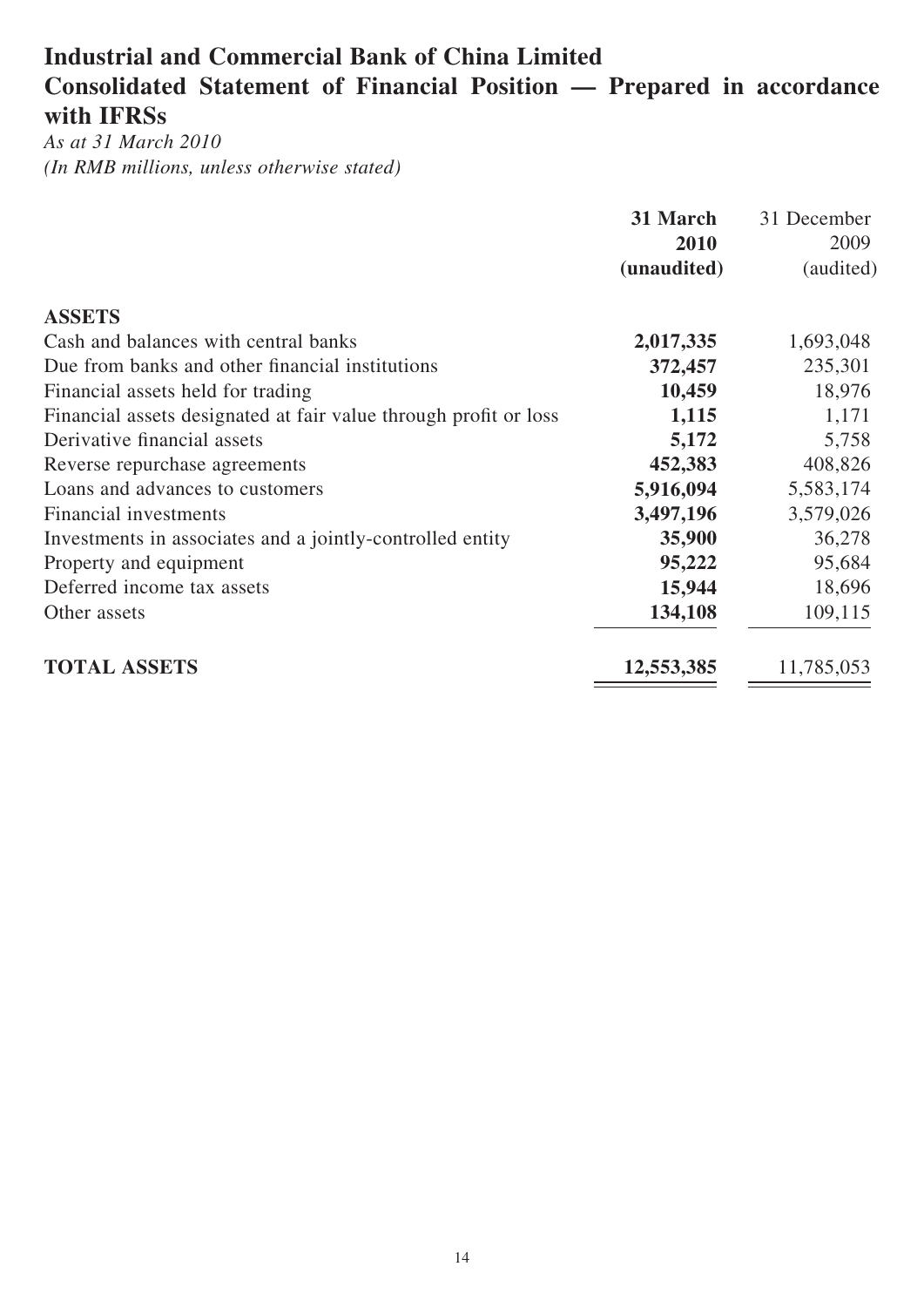|                                                               | 2010<br>(unaudited) | 31 December<br>2009<br>(audited) |
|---------------------------------------------------------------|---------------------|----------------------------------|
| <b>LIABILITIES</b>                                            |                     |                                  |
| Financial liabilities designated at fair value through profit |                     |                                  |
| or loss                                                       | 20,314              | 15,831                           |
| Derivative financial liabilities                              | 7,151               | 7,773                            |
| Due to banks and other financial institutions                 | 1,167,614           | 1,001,634                        |
| Repurchase agreements                                         | 617                 | 36,060                           |
| Certificates of deposit and notes payable                     | 2,007               | 1,472                            |
| Due to customers                                              | 10,332,616          | 9,771,277                        |
| Income tax payable                                            | 28,445              | 22,231                           |
| Deferred income tax liabilities                               | 236                 | 178                              |
| Subordinated bonds                                            | 75,000              | 75,000                           |
| Other liabilities                                             | 195,184             | 174,663                          |
| <b>TOTAL LIABILITIES</b>                                      | 11,829,184          | 11,106,119                       |
| <b>EQUITY</b>                                                 |                     |                                  |
| Equity attributable to equity holders of the parent company   |                     |                                  |
| Issued share capital                                          | 334,019             | 334,019                          |
| Reserves                                                      | 224,786             | 221,114                          |
| Retained profits                                              | 160,284             | 118,760                          |
|                                                               | 719,089             | 673,893                          |
| Non-controlling interests                                     | 5,112               | 5,041                            |
| <b>TOTAL EQUITY</b>                                           | 724,201             | 678,934                          |
| <b>TOTAL EQUITY AND LIABILITIES</b>                           | 12,553,385          | 11,785,053                       |

**Jiang Jianqing Yang Kaisheng**<br>Chairman Vice Chairman, President

**Chairman Chairman Chairman Chairman Chairman Chairman Chairman Chairman Chairman Chairman Chairman Chairman Chairman** Chairman Chairman Chairman Chairman Chairman Chairman Chairman Chairman Chairman Chairman Chairman Chai *and Accounting Department*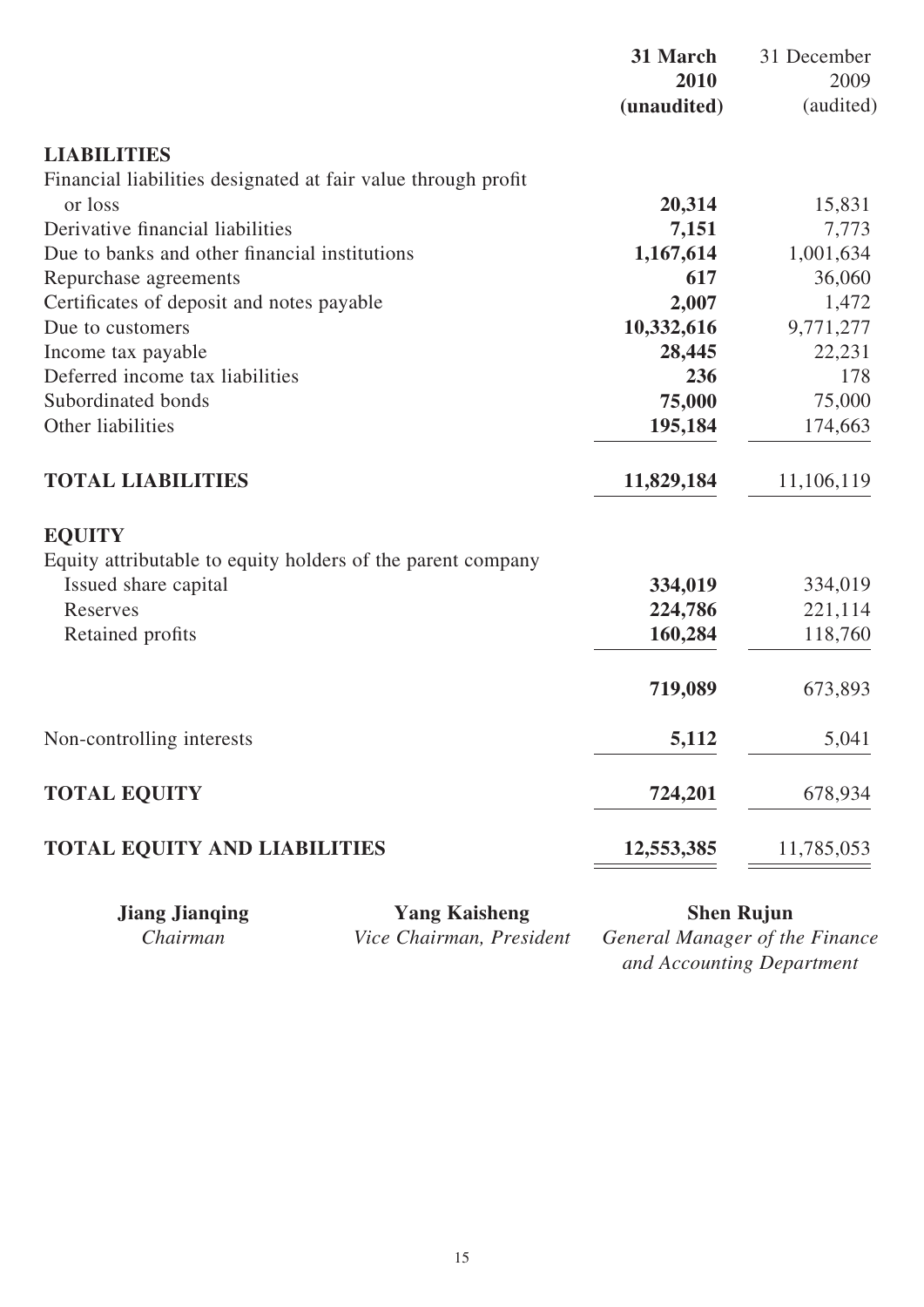## **Industrial and Commercial Bank of China Limited Consolidated Statement of Cash Flows — Prepared in accordance with IFRSs**

*For the three months ended 31 March 2010 (In RMB millions, unless otherwise stated)*

|                                                            | <b>Three months</b> | Three months   |
|------------------------------------------------------------|---------------------|----------------|
|                                                            | ended 31 March      | ended 31 March |
|                                                            | 2010                | 2009           |
|                                                            | (unaudited)         | (unaudited)    |
| <b>CASH FLOWS FROM OPERATING ACTIVITIES</b>                |                     |                |
| Profit before tax                                          | 54,115              | 45,624         |
| <b>Adjustments for:</b>                                    |                     |                |
| Share of profits and losses of associates and a jointly-   |                     |                |
| controlled entity                                          | (601)               | (405)          |
| Depreciation                                               | 2,358               | 2,329          |
| Amortisation                                               | 997                 | 738            |
| Amortisation of financial investments                      | (946)               | (487)          |
| Impairment losses on loans and advances to customers       | 3,973               | 3,925          |
| Impairment losses on assets other than loans and advances  |                     |                |
| to customers                                               | (57)                | 278            |
| Unrealised foreign exchange gain                           | (699)               | (477)          |
| Interest expense on subordinated bonds                     | 641                 | 303            |
| Accreted interest on impaired loans                        | (202)               | (292)          |
| Gain on disposal of available-for-sale investments, net    | (48)                | (261)          |
| Net loss on financial assets and liabilities designated at |                     |                |
| fair value through profit or loss                          | 58                  | 27             |
| Net gain on disposal of property and equipment and         |                     |                |
| other assets (other than repossessed assets)               | (75)                | (46)           |
| Dividend income                                            |                     | (10)           |
|                                                            | 59,514              | 51,246         |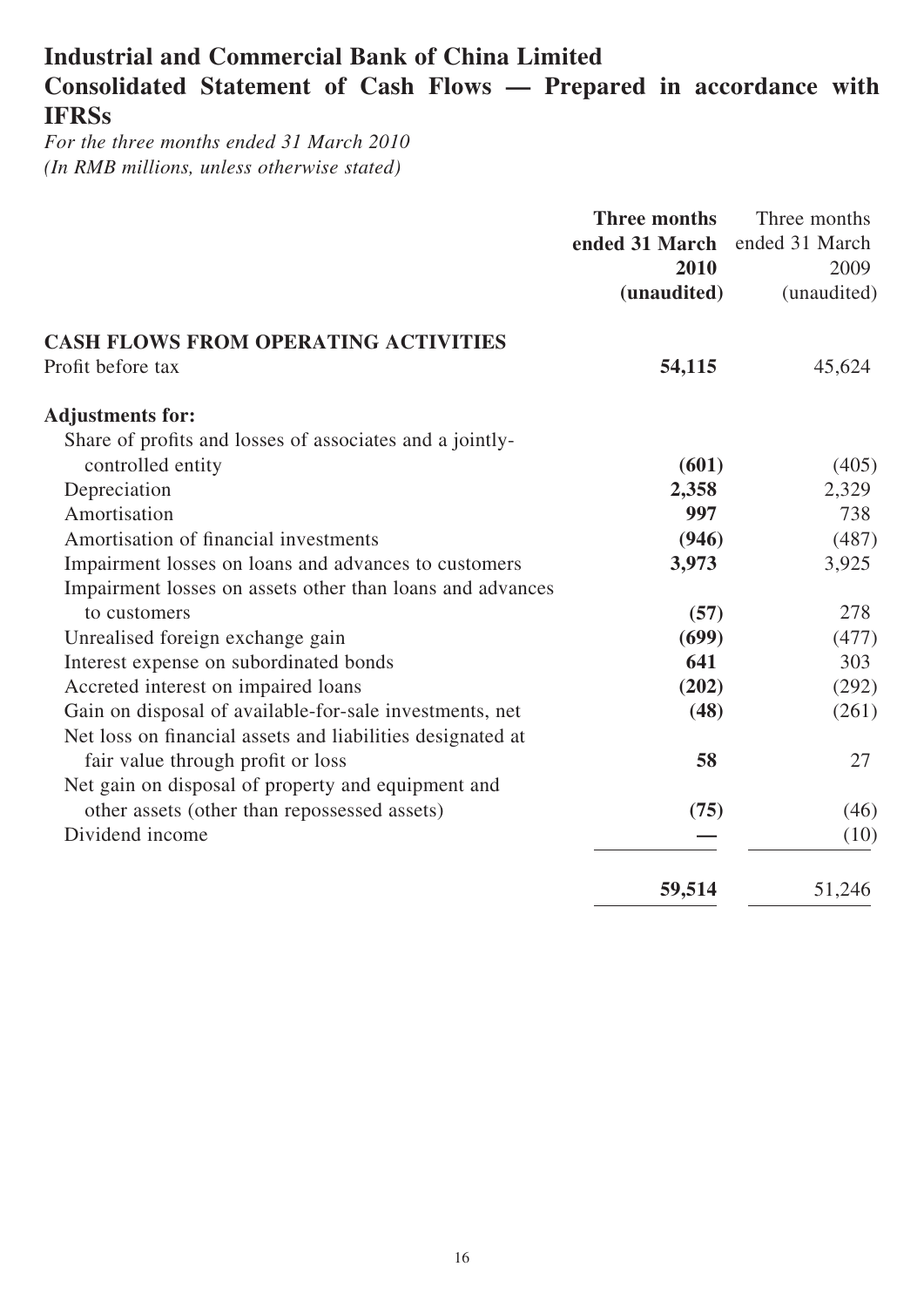|                                                                | <b>Three months</b> | Three months   |
|----------------------------------------------------------------|---------------------|----------------|
|                                                                | ended 31 March      | ended 31 March |
|                                                                | 2010                | 2009           |
|                                                                | (unaudited)         | (unaudited)    |
| Net decrease/(increase) in operating assets:                   |                     |                |
| Due from central banks                                         | (220, 306)          | (93,514)       |
| Due from banks and other financial institutions                | (8, 483)            | (15,263)       |
| Financial assets held for trading                              | 8,656               | 4,991          |
| Financial assets designated at fair value through profit       |                     |                |
| or loss                                                        | 79                  | 174            |
| Reverse repurchase agreements                                  | 89,420              | (618, 037)     |
| Loans and advances to customers                                | (337,577)           | (640, 655)     |
| Other assets                                                   | (25, 450)           | (28, 256)      |
|                                                                | (493, 661)          | (1,390,560)    |
| Net increase/(decrease) in operating liabilities:              |                     |                |
| Financial liabilities designated at fair value through profit  |                     |                |
| or loss                                                        | 4,483               | (837)          |
| Due to banks and other financial institutions                  | 166,019             | 284,813        |
| Repurchase agreements                                          | (35, 443)           | 309            |
| Certificates of deposit                                        | (535)               | (309)          |
| Due to customers                                               | 561,550             | 890,321        |
| Other liabilities                                              | 27,490              | 36,256         |
|                                                                | 723,564             | 1,210,553      |
| Net cash inflow/(outflow) from operating activities before tax | 289,417             | (128,761)      |
| Income tax paid                                                | (4,839)             | (3,920)        |
| Net cash inflow/(outflow) from operating activities            | 284,578             | (132,681)      |